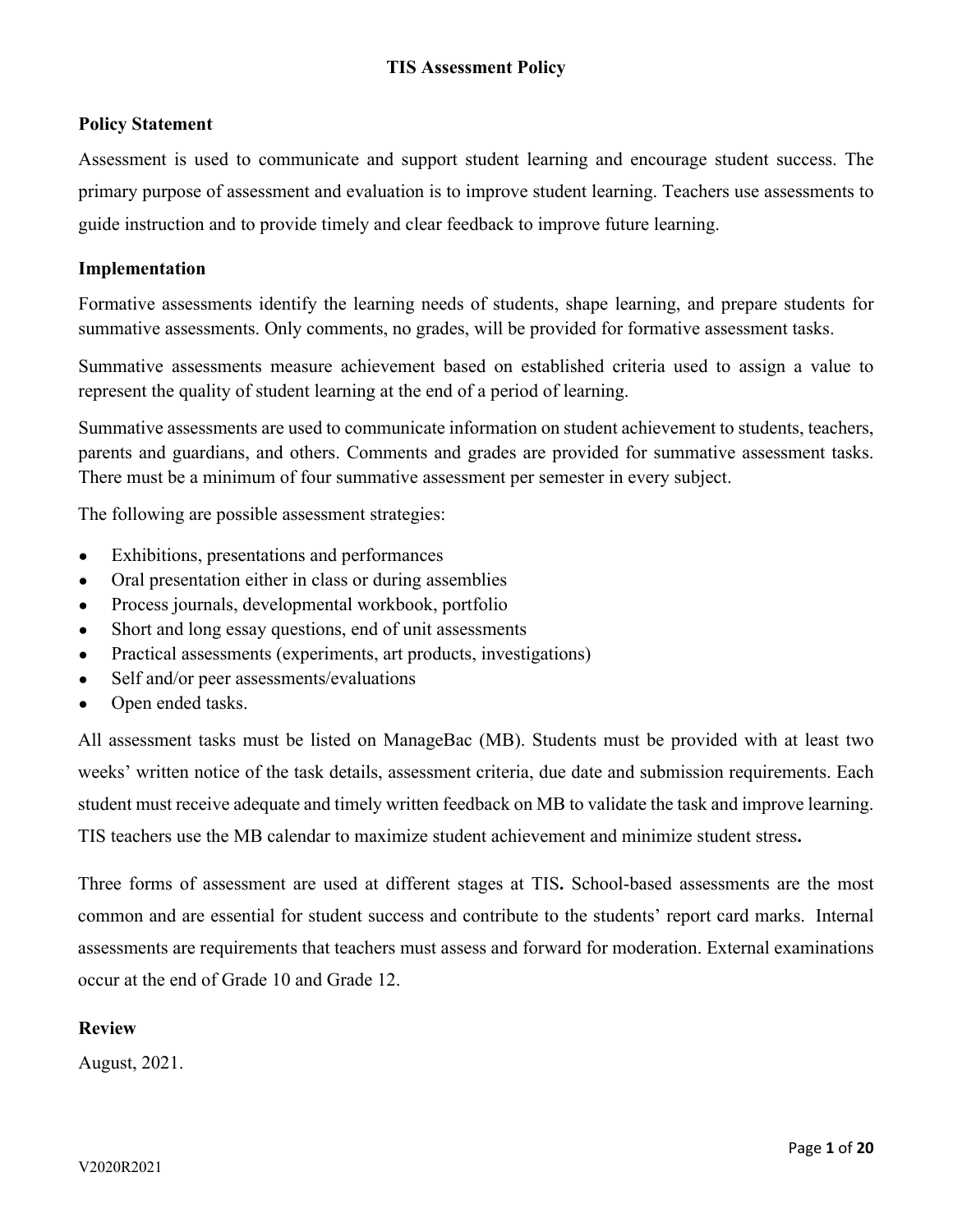# **Appendices**

### **1. The Rationale and Types of Assessment**

To communicate student-learning outcomes throughout all grade levels to support and encourage student learning through feedback on the learning process. Student learning outcomes cover knowledge and understanding of a subject as well as cognitive, personal and academic skills and are the starting point in the development of curricula and units of work.

Assessment supports the principles of the programmes and deepens the understanding of the subject content.

### **Use of Diagnostic Assessment**

*Diagnostic testing* provides direct feedback to subject teachers. At the start of a school year or unit it gives information about knowledge acquired previously

### **Formative Assessment**

*Formative assessment* is the on-going monitoring to allow feedback to teachers and students about the students' learning and progress in order to assist them in acquiring the necessary knowledge, skills and understanding. It gives information regarding the students' study habits and in the development of approaches to learning (ATL) skills.

Self-evaluations and reflections are important throughout the educational process where the students reflect objectively upon their strengths and challenges as well as the process of working. Self-Evaluations take place during and at the end of each unit. Formative assessment can take place in many different ways and are described in the unit planners

### **Summative Assessment**

Summative assessment takes place at the end of a learning period such as: finalised part of the unit, a unit, end of semester. These assessments give informed determination of the achieved levels using evidence of assessments undertaken during this learning period.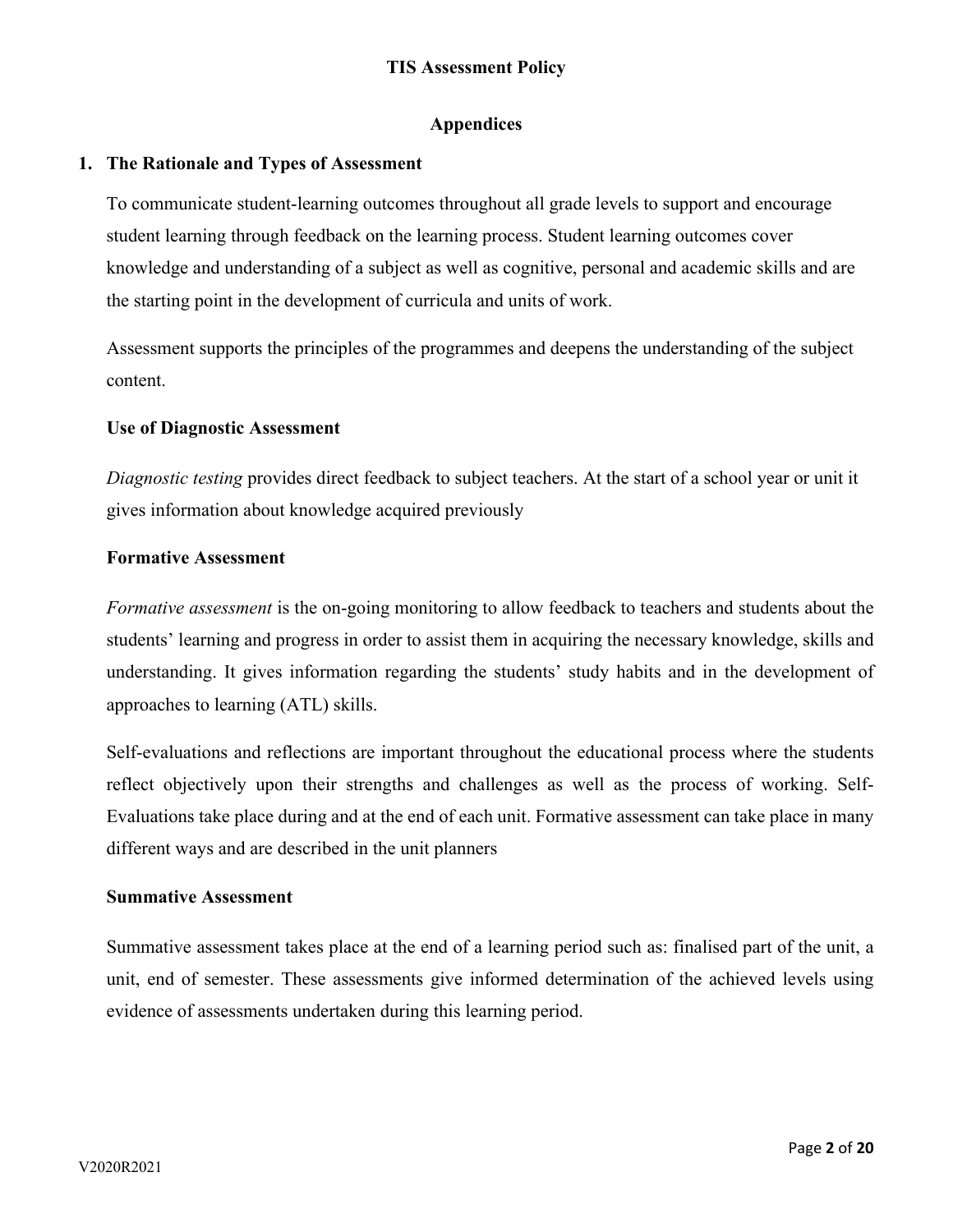### **Assessment Strategies**

All teachers are asked to make use of a wide range of assessment strategies, as well as to cater for the different learning styles, expectations and needs of the students. Use of different assessment strategies also allows for a more holistic view of the student.

### **Interdisciplinary Assessments /Transdisciplinary Assessments**

Although assessments are subject-related and rooted in the subject criteria and other assessment instruments, teachers are encouraged to look for means to develop interdisciplinary units of work that lead to different assessments linked to the subject-specific objectives particularly in the case of MYP. For PYP teachers develop assessments focused on the units of inquiry through celebrations and project work.

### **2. Guidelines**

- i. At the beginning of the academic year, all teachers are familiarised with the assessment policy, the schedule for major external and internal assessments, as well as requirements for adding assessment tasks on ManageBac.
- ii. Subject leaders play a major role in the implementation of assessment policy by their team members.
- iii. Subject leaders are responsible for ensuring a balanced assessment schedule.
- iv. Teachers use the Approaches to Teaching and Learning skills to develop different assessment strategies.
- v. ManageBac is used for all year groups to record assessment outcomes and feedback, which are available to all stakeholders.
- vi. Students will be allowed a second opportunity to complete a missed assessment. If the student fails to submit the work the second time, the teacher may use the following options: quarantine and/or inform the parents to ensure that the work is submitted, unless evidence is provided that shows that failure to submit the work was unavoidable and not the fault of the student.
- vii. If a student provides written evidence of illness or other exceptional circumstances, which prevented a student from attending an examination/assessment session, the teacher may extend the period of time for completion of the task after consultation with the Principal. The duration of the extension is at the discretion of the teacher, with the approval of the Subject leaders and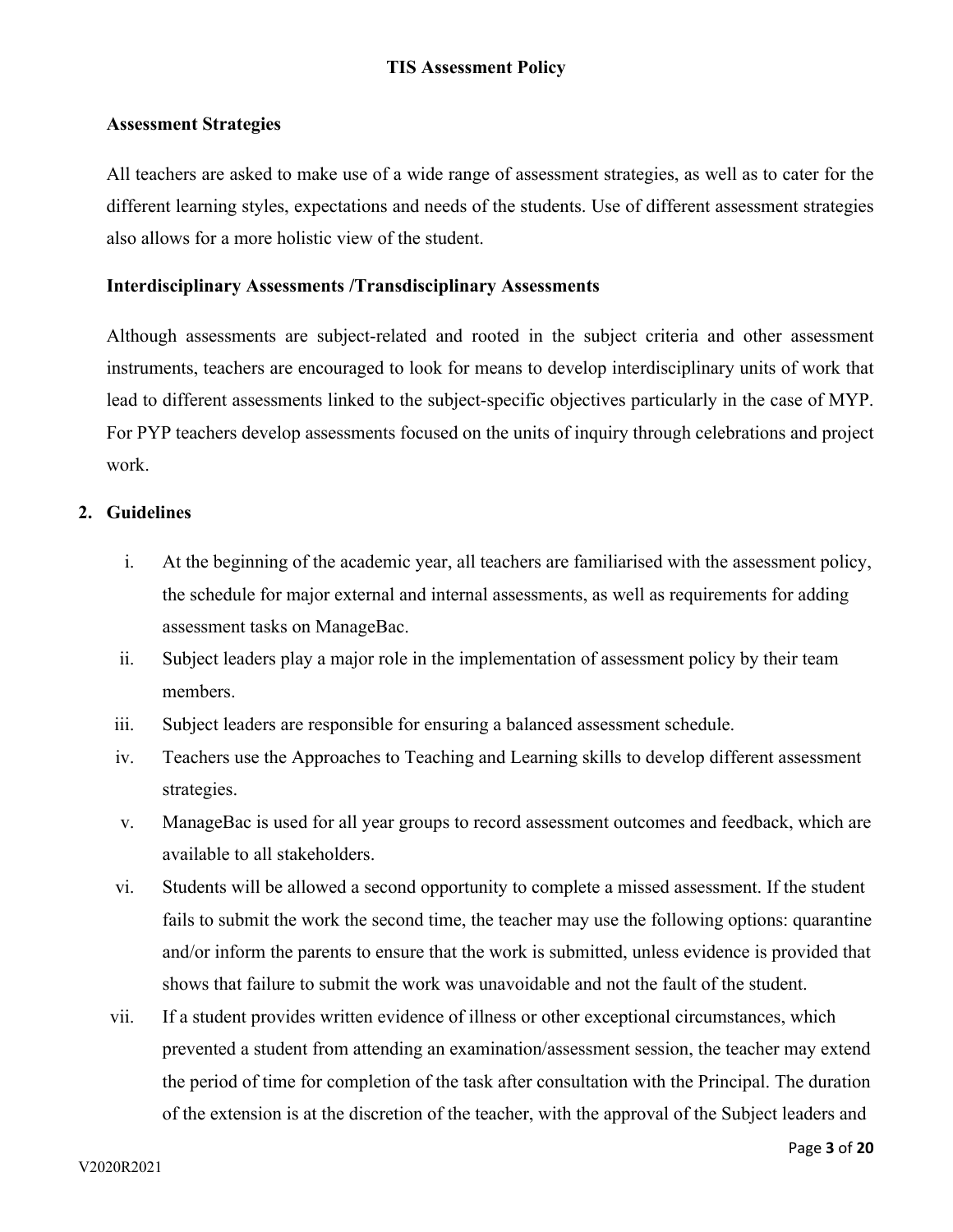the relevant Programme Coordinator. However, the task must be conducted on the designated date, as scheduled.

- viii. Parents will receive a full grade report in December and June through ManageBac.
- ix. Parents will have the opportunity to meet with teachers to discuss their child's progress during the Three-Way Conference.
- x. IBDP Grade 12 students prepare an "Individual Excellence Plan" in the second month of year 2, listing out their target predicted grades and plans to achieve the same. Teachers have a one to one meeting with students and decide on the university predicted grade in October of Year 2. Predicted Grades for submission to IB are prepared in the last week of March, Year 2, after the mock examinations.
- xi. Students with documented special needs are given concession in their Internal and external assessments as per the provisions of the IB. It is the responsibility of the program coordinators to advise the relevant boards of the students with special education needs within the given timeframe.

### **3. Terminology**

Specific terminology is needed and should be used throughout to ensure effectiveness of assessment.

- *Aims/ Learning Expectations/Learning Outcome:* are what we expect students to experience to learn or how they might change by the experience, and a teacher to teach or do at the different stages of the curricula.
- *Achievement Level/Level of Development:* level given when student work reflects the corresponding descriptor.
- *Objectives/ Assessment criteria /Success Criteria Rubrics:* these define what skills, knowledge and understanding are assessed and how a student will be able to achieve specific Achievement Levels.
- *Unit Planner:* allows the subject content to be understood in context and describes planning, assessing and teaching.
- *Key and Related Concepts or Conceptual/ Essential Understanding:* the big ideas of the unit that the students need to retain for the long-term future.
- *Inquiry/ Guiding Question:* Open ended question derived from the Key/Related Concepts and Essential Understanding and unit focus (through Global Interactions in the MYP).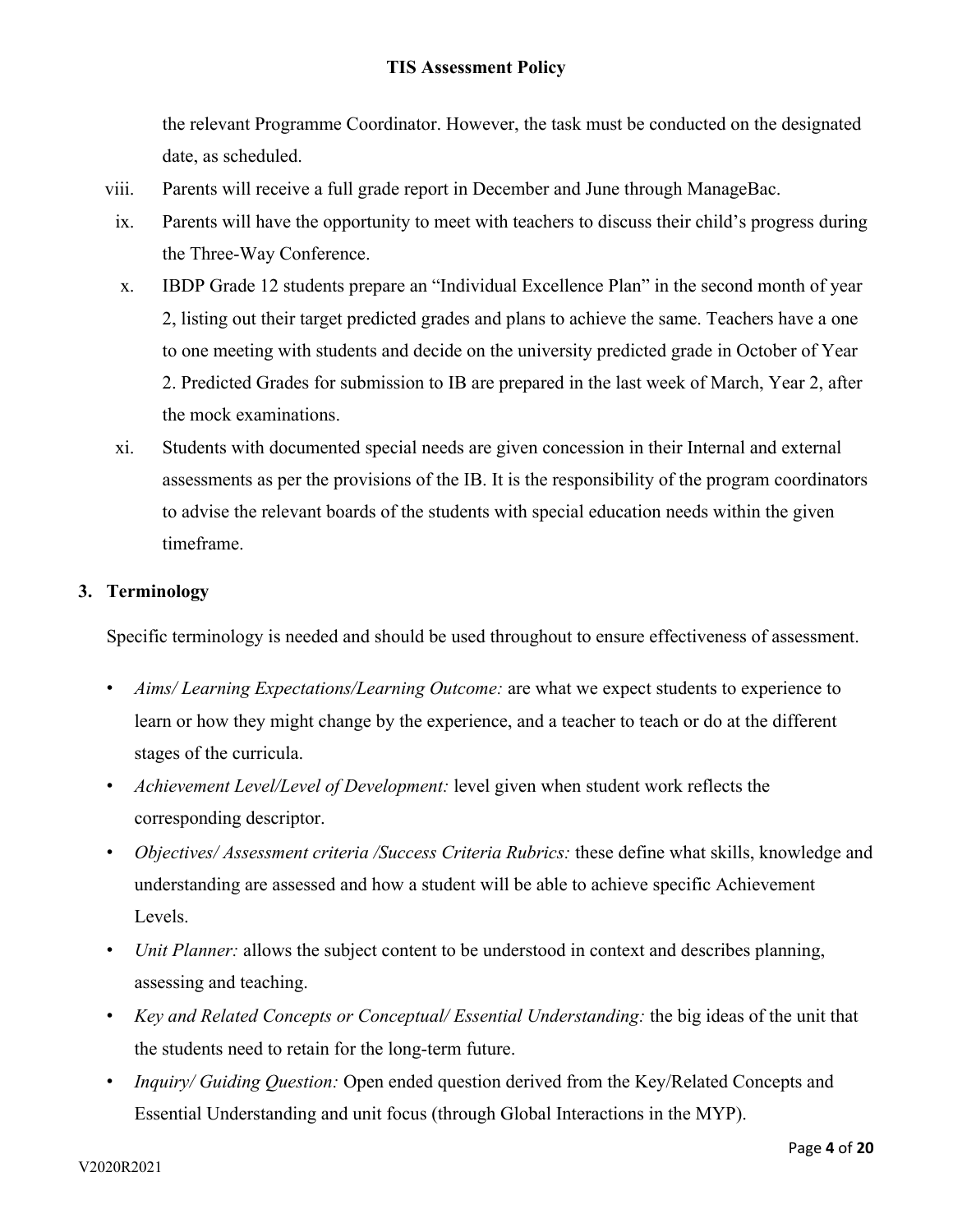- *Global Contexts/Central Ideas: the Six Central Elements of the PYP/MYP* giving the common points of entry for inquiries into what it means to be international minded, for each unit.
- *Learner Profile:* the 10 attributes that are at the core of all the teaching guiding us in the development of our curricula and teaching on a day to day basis.
- *Criterion related:* in the Middle Years all assessment is related to previous agreed subject specific criteria/ descriptors.
- *Formative Assessment: related to subject criteria* it concerns on-going informed interaction/ feedback between teacher and student to ensure and to improve student performance.
- *Summative Assessment:* the culminating determination of an achievement level usually at the end of a learning period to inform students, parents and teachers.
- *Best fit judgement:* the judgement by the teacher of the standard of the level of achievement.
- *Grade:* the number assigned to standards of student achievement.
- *Internal standardization:* process by which all teachers of one subject or subject group in a school ensure a common understanding and application of criteria and descriptors.

### **4. The Criteria Used for Assessment**

The criteria that are used for assessment are based on the subject specific MYP objectives in the TIS MYP classes, and the IBDP objectives in Grades 11  $\&$  12. The assessments measure the individual achievements of the students against the subject specific criteria. For the PYP, there is continuous monitoring of learning through tasks given as per the expectations of learning outcomes for every subject/units of inquiry.

In each subject the criteria are made task specific for each unit and can be explained in rubrics and other assessment tools that accompany each unit. The descriptors in the tools describe the different levels of achievement and derive from the objectives. Criterion-related assessment gives students more informed feedback as to how they performed and what they can do to improve. Each unit is worked out in a Unit Planner and is explained in detail to the students. The stage 1 of the unit planner in MYP describes the concepts and context of the unit as well as the broader picture.

Although the Global Context is not assessed as such, they do give the context and focus of the units in the middle years. The stage1 of the units give the meaning and the focus of the unit and shows the link to the real-life situations.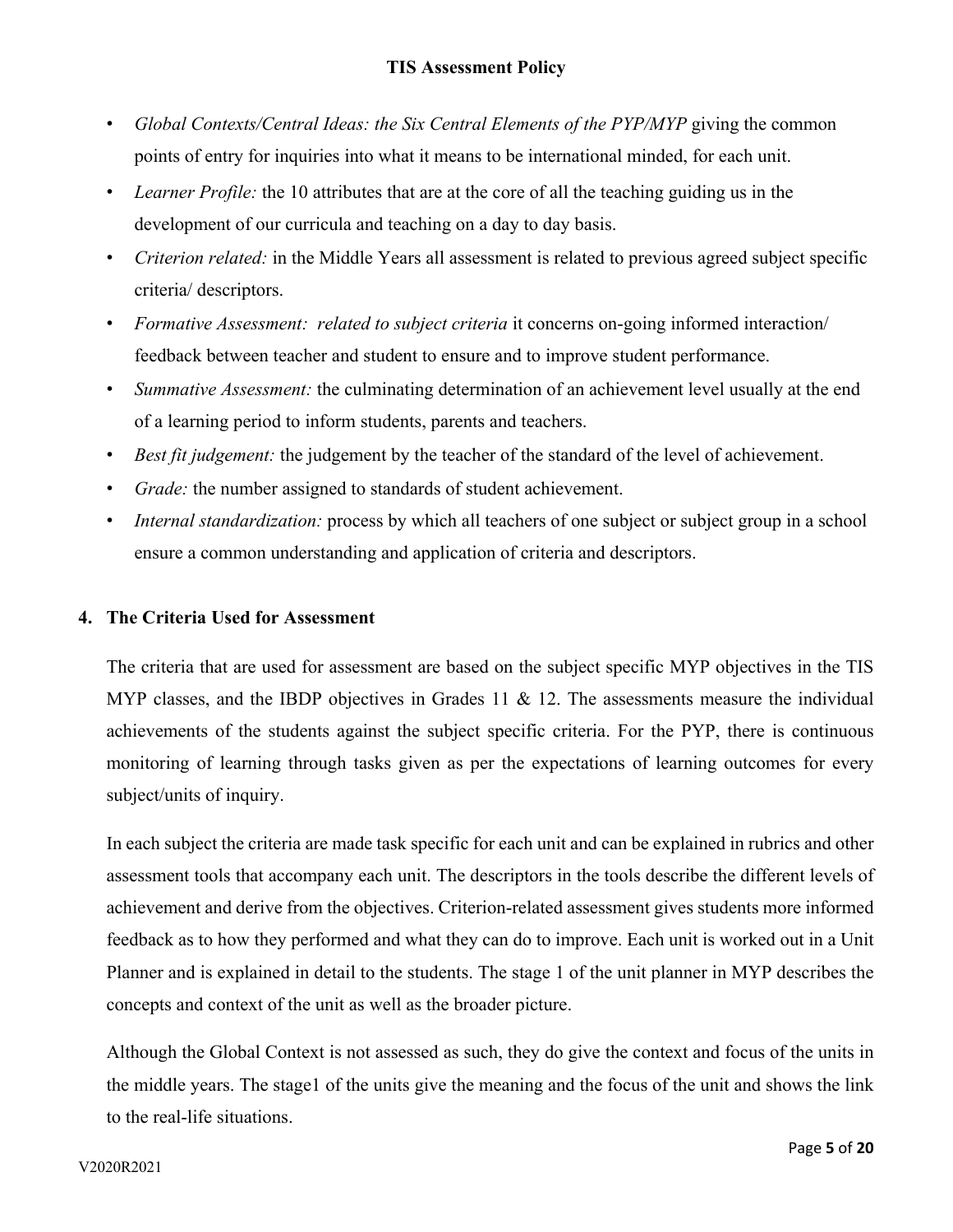ATL (Approaches to Learning) is a part of each unit, though the emphasis can be on one or more of the five different skill categories of the ATL as described in the From Principles into Practice, for which different teaching and learning strategies are applied. The MYP approach to assessment recognises the importance of assessing not only the product, but also the process of learning.

## **5. Roles**

**The student** is expected to do the following:

- Present neat work appropriately. Written work should be completed in blue or black ink, and diagrams should be in pencil and/or coloured pencils
- Sources of information must be cited, preferable using the Harvard Style as described in the Academic Honesty Policy.
- Be on time to class and fully prepared with all the appropriate materials for class work and assessment activities
- Respect each other's right to learn and to collaborate constructively with peers
- Submit any required work homework, class work, assignments and projects, etc., on time.
- Be critical assessors of their own work (peer and self-assessment).

**The teacher** is expected to do the following:

- Clearly explain the requirements for each piece of work and provide students with relevant assessment criteria/rubrics.
- Allow adequate time for students to complete any given assessment task.
- Provide adequate access to any materials necessary for the successful completion of any assessment task.
- Assess all work appropriately, provide clear feedback and return it to the student promptly.
- Ensure that references are properly cited. (Refer to Academic Honesty Policy)
- Ensure at least two assessments are given against each criterion (in MYP) for the final grade report where possible.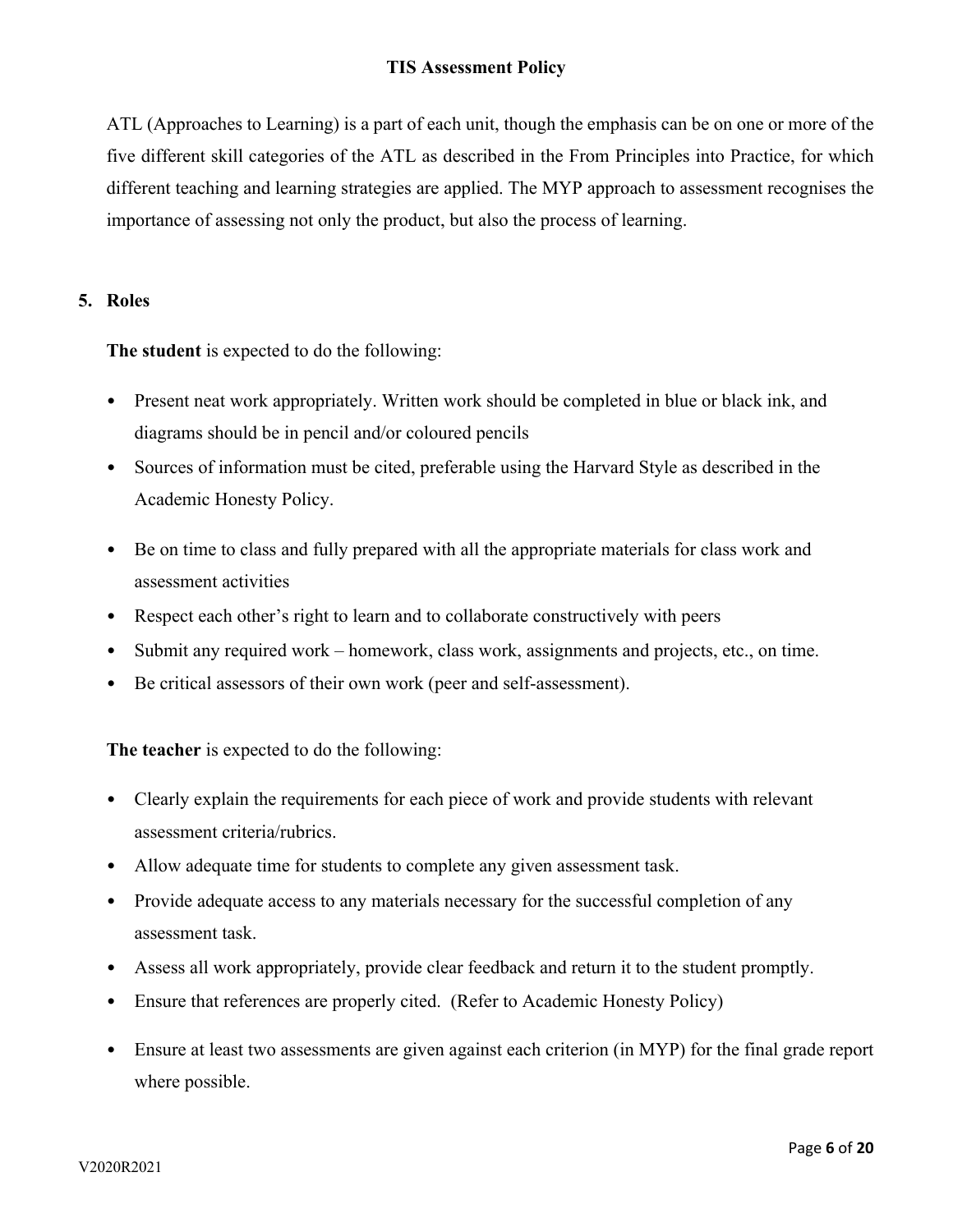Teachers are responsible for designing and providing formative assessment structures and practices that help students to improve their understanding of what constitutes the requirements for the highest levels of achievement are and where their own work stands in relation to this. Assessments must be returned to students within two weeks of the date they were submitted by students. The work should be accompanied by oral or written feedback. Formative assessment is also important for the teacher, as it should provide detailed feedback on the nature of the students' strengths and challenges. The emphasis here is on making the student a better judge of his or her performance and then helping him or her to develop strategies to improve. Students need to understand the assessment expectations, standards and practices and these should all be introduced early and naturally in instruction, as well as in class and homework activities. This is carried out by the subject teachers under the guidance and supervision of the HODs.

*The Programme Coordinators* have the responsibility of monitoring the implementation of this policy across subjects through regular meetings with the HODs and random inspection of assessment items, unit plans, lesson plans, and teacher assessment data.

#### **6. The Programmes**

### **6.1 Assessment in the PYP**

At TIS Primary School Campus, we seek to assess the student's holistic learning in terms of: The knowledge, concepts, skills, attitudes and learner profile attributes. In addition, we assess the levels of development in each of the following subject areas: Languages (English, Sign Language and any other additional language), Mathematics, Personal Social and Physical Education, Arts (Visual Arts, Music, Dance and Drama). We assess the students' understanding of the Central Idea of each Unit of Inquiry. At TIS Students are given every opportunity to show what they know can do and understand by using a variety of assessment techniques.

The tables here represent the grading for the levels of development and ATL skills for the different PYP classes.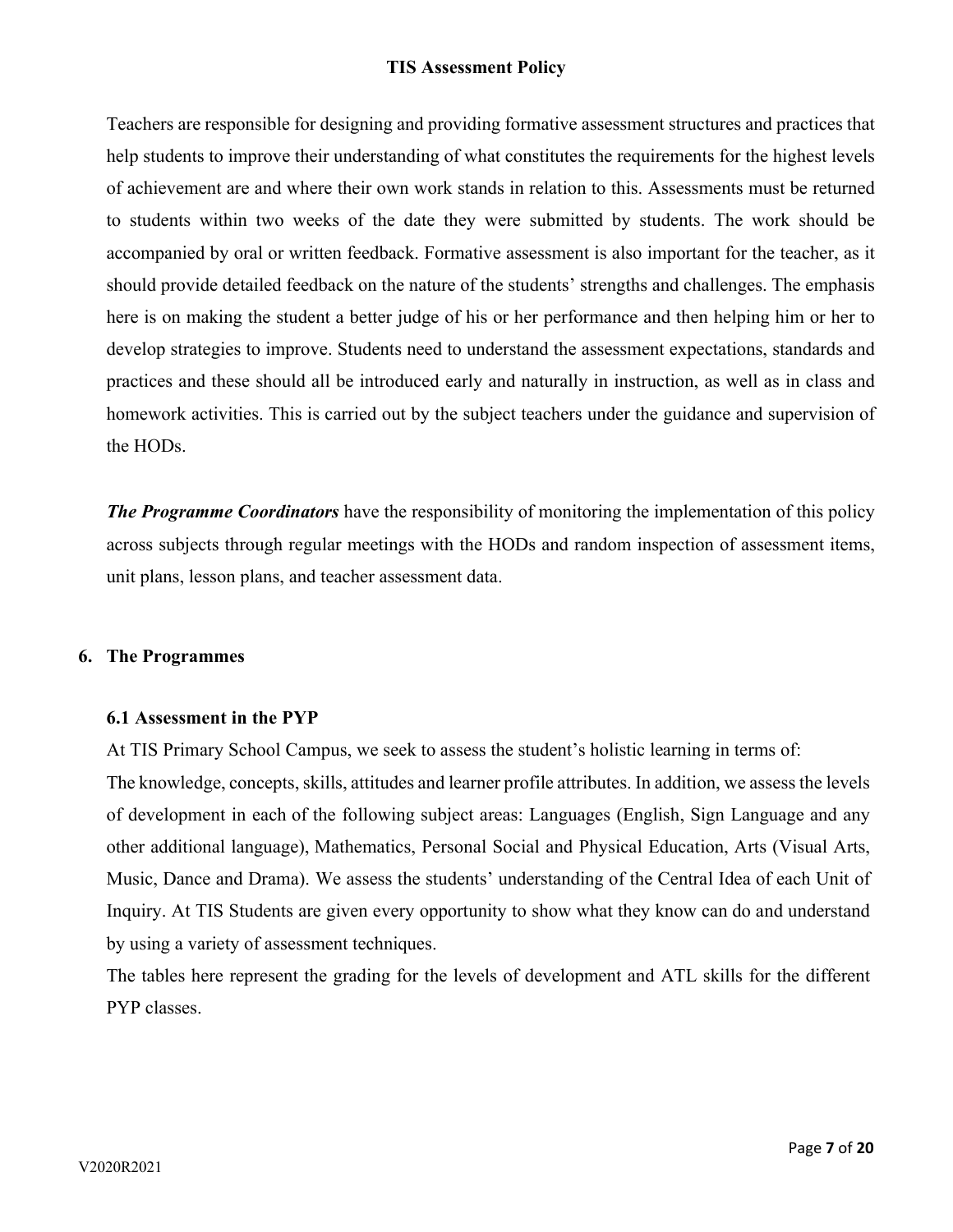# ATL Skills Assessments

| D | NOT VISIBLE: The student needs a lot of support to develop the skills      |
|---|----------------------------------------------------------------------------|
| C | DEVELOPING: The skills are visible, but more effort is required to         |
|   | develop the skills further to meet the class level expectations.           |
| B | CONSOLIDATING: The student is demonstrating the skills as per grade        |
|   | level expectations in various activities.                                  |
|   | EVIDENT: The skills are very strongly visible and the student is           |
| A | demonstrating a highly developed use of the skills through their learning. |

# Early Years Level of Development

|                | EMERGING: The student is beginning to demonstrate his/her understanding |
|----------------|-------------------------------------------------------------------------|
|                | when given direct teacher instruction                                   |
| 2              | DEVELOPING: The student can demonstrate his/her understanding but       |
|                | requires further practice and some teacher assistance                   |
|                | DEMONSTRATING: The student demonstrates his/her understanding with      |
| 3              | little assistance from the teacher                                      |
|                | EXCELLING: The student competently demonstrates and can perform         |
| $\overline{4}$ | independently and apply this learning to new and different situations   |

# Grades 1 to 3 Level of Development

|                | EMERGING: The student has a limited knowledge and understanding of the<br>content and a low level of competence in the processes and skills.                                        |
|----------------|-------------------------------------------------------------------------------------------------------------------------------------------------------------------------------------|
| 2              | DEVELOPING: The student has a basic knowledge and understanding of the<br>content and has achieved a limited level of competence in the processes and<br>skills.                    |
| 3              | DEMONSTRATING: The student has a sound knowledge and understanding of<br>the main areas of content and has achieved an adequate level of competence in<br>the processes and skills. |
| $\overline{4}$ | EXCELLING: The student has an extensive knowledge and understanding of<br>the content and can readily apply this knowledge.                                                         |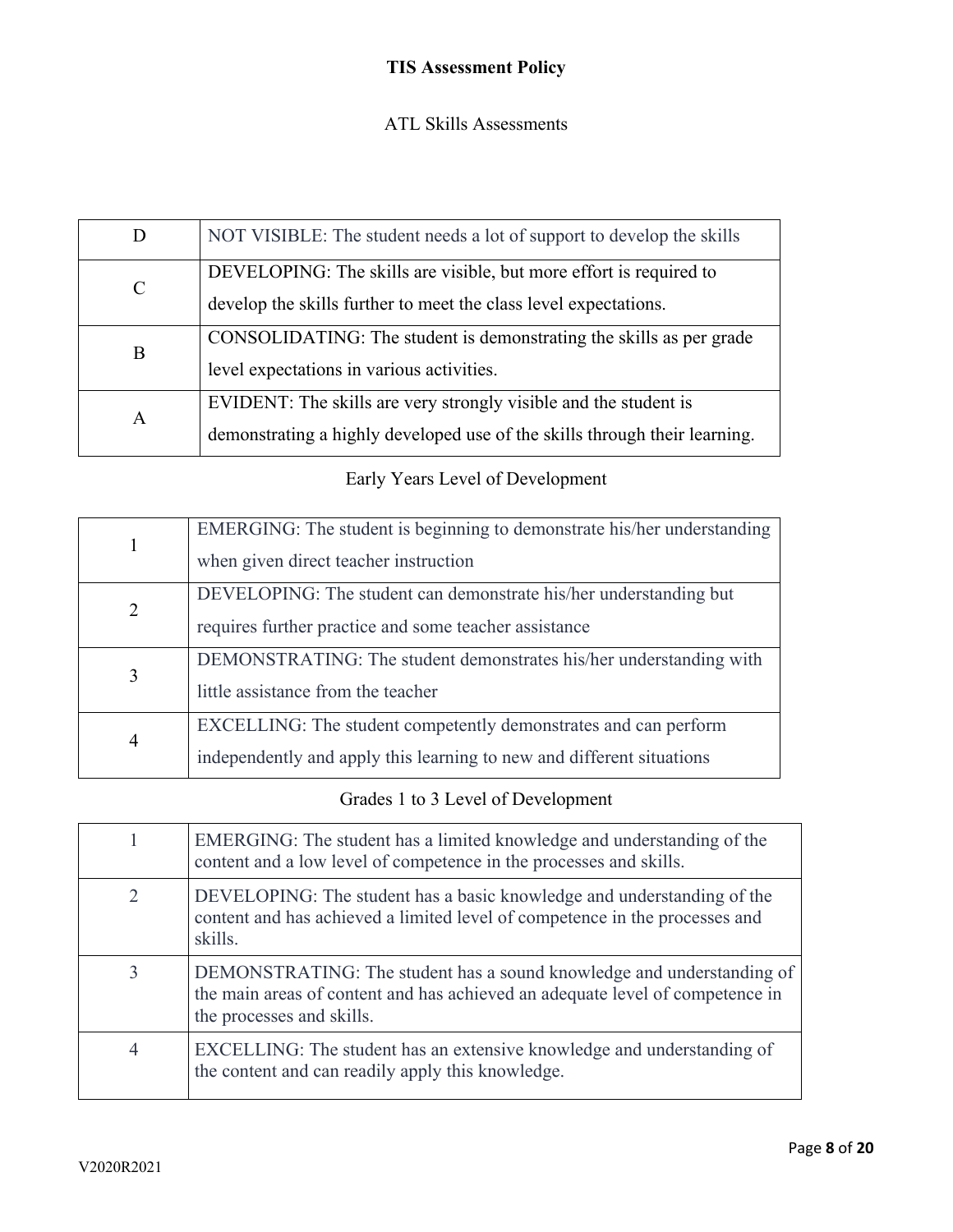| $\mathbf{1}$   | VERY POOR: Minimal achievement in terms of any subject objectives.                |
|----------------|-----------------------------------------------------------------------------------|
| $\overline{2}$ | POOR Very limited achievement against all the objectives. The student has         |
|                | difficulty in understanding the required knowledge and skills and is unable to    |
|                | apply them fully in normal situations, even with support.                         |
| 3              | MEDIOCRE: Limited achievement against most of the objectives, or clear            |
|                | difficulties in some areas. The student demonstrates a limited understanding      |
|                | of the required knowledge and skills and is only able to apply them in normal     |
|                | situations with support.                                                          |
| $\overline{4}$ | SATISFACTORY: A good general understanding of the required knowledge              |
|                | and skills, and the ability to apply them effectively in normal situations. There |
|                | is occasional evidence of the skills of analysis, synthesis and evaluation.       |
| 5              | GOOD: A consistent and thorough understanding of the required knowledge           |
|                | and skills, and the ability to apply them in a variety of situations. The student |
|                | generally shows evidence of analysis, synthesis and evaluation where              |
|                | appropriate and occasionally demonstrates originality and insight.                |
| 6              | VERY GOOD: A consistent and thorough understanding of the required                |
|                | knowledge and skills, and ability to apply them in a wide variety of situations.  |
|                | Consistent evidence of analysis, synthesis and evaluation is shown where          |
|                | appropriate. The student generally demonstrates originality and insight.          |
| $\overline{7}$ | EXCELLENT: A consistent and thorough understanding of the required                |
|                | knowledge and skills, and ability to apply them almost faultlessly in a wide      |
|                | variety of situations. Consistent evidence of analysis, synthesis and evaluation  |
|                | is shown where appropriate. the student consistently demonstrates originality     |
|                | and insight and always produces work of high quality.                             |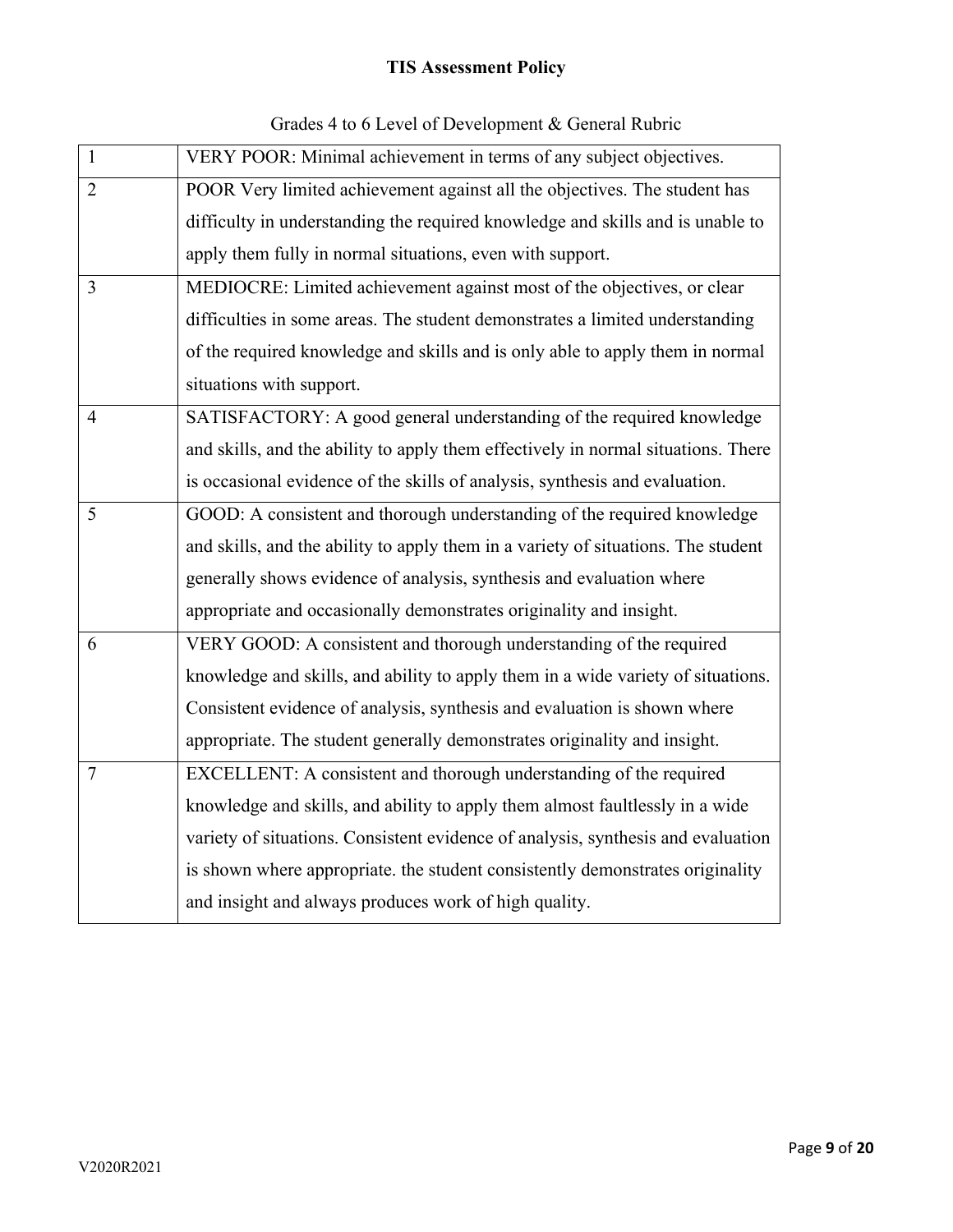The IB programmes (MYP and DP) are using the IB Grade Descriptors:

### **6.2 Assessment in the MYP**

Assessment in the MYP uses the assessment criteria published in the respective subject guides. There are four assessment criteria across all eight subject groups; namely criteria A, B, C and D. The description for each criteria is unique to the subject group.

To provide specificity to assessment criteria, task-specific clarifications are used. Teachers provide expectations or standards in relation to the published assessment criteria in the subject guides. This is a qualitative judgement of students' work. The achievement levels range from 0 - 8. The level descriptor which best describes the student's work becomes the level attained for the particular summative task.

Teachers are required to gather enough evidence (at least three achievement levels per criteria per semester) across all four criteria from a range of summative assessment tasks. To determine the final grade at the end of the semester, teachers use best-fit judgement to arrive at the achievement levels for each criterion. The sum across the four criteria is then compared with the MYP grade boundaries to determine the final grade.

### **IB MYP Grade Boundaries**

| Grade          | Boundary          | Descriptor                                                         |
|----------------|-------------------|--------------------------------------------------------------------|
|                | <b>Guidelines</b> |                                                                    |
|                |                   | Produces work of very limited quality. Conveys many significant    |
| 1              | $1 - 5$           | misunderstandings or lacks understanding of most concepts and      |
|                |                   | contexts. Very rarely demonstrates critical or creative thinking.  |
|                |                   | Very inflexible, rarely using knowledge or skills.                 |
|                | $6-9$             | Produces work of limited quality. Expresses misunderstandings or   |
| $\overline{2}$ |                   | significant gaps in understanding for many concepts and contexts.  |
|                |                   | Infrequently demonstrates critical or creative thinking. Generally |
|                |                   | inflexible in the use of knowledge and skills, infrequently        |
|                |                   | applying knowledge and skills.                                     |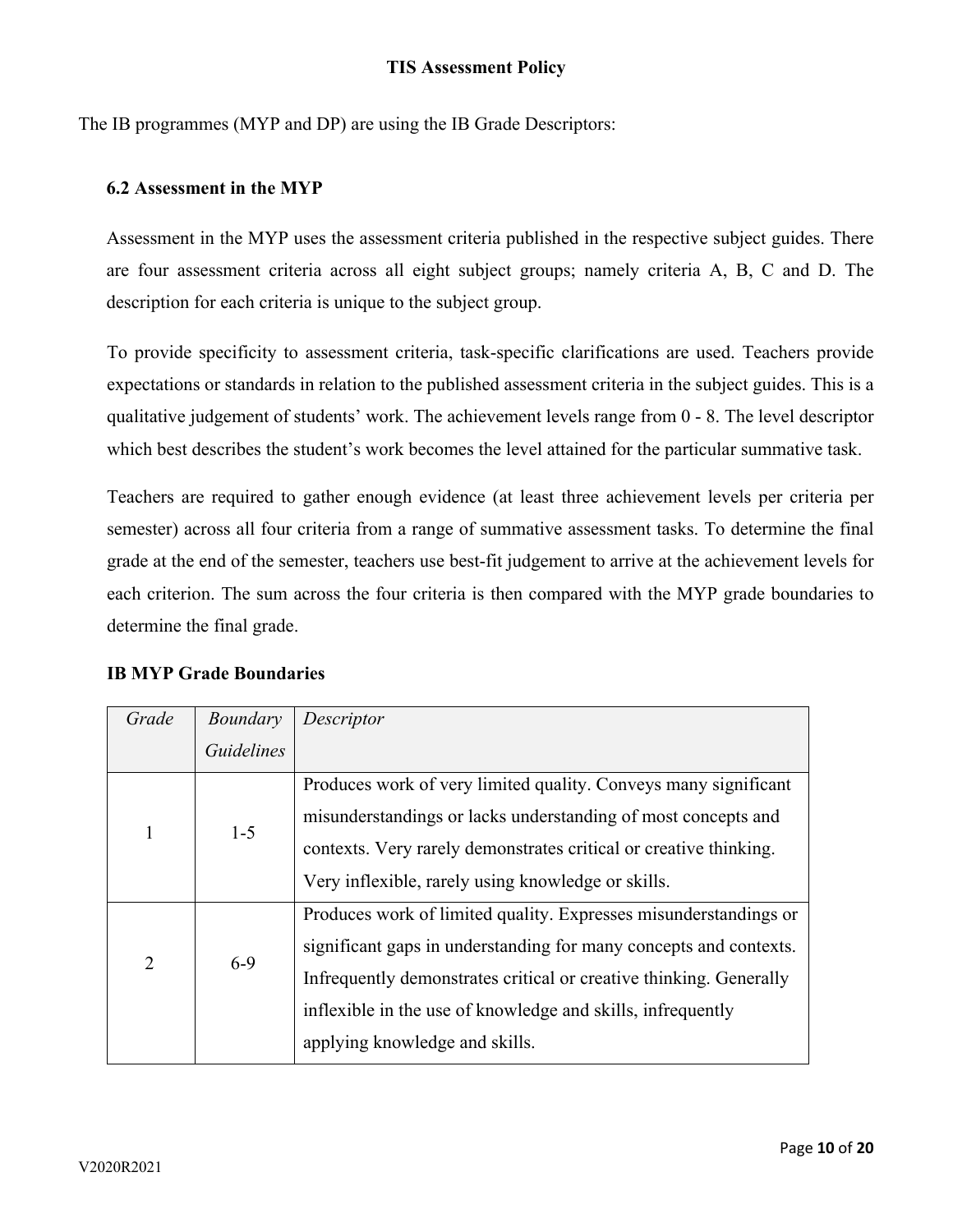|                |           | Produces work of an acceptable quality. Communicates basic            |  |  |  |  |  |  |
|----------------|-----------|-----------------------------------------------------------------------|--|--|--|--|--|--|
| $\mathfrak{Z}$ | $10 - 14$ | understanding of many concepts and contexts, with occasionally        |  |  |  |  |  |  |
|                |           | significant misunderstandings or gaps. Begins to demonstrate          |  |  |  |  |  |  |
|                |           | some basic critical and creative thinking. Is often inflexible in the |  |  |  |  |  |  |
|                |           | use of knowledge and skills, requiring support even in familiar       |  |  |  |  |  |  |
|                |           | classroom situations.                                                 |  |  |  |  |  |  |
|                |           | Produces work of an acceptable quality. Communicates basic            |  |  |  |  |  |  |
|                |           | understanding of many concepts and contexts, with occasionally        |  |  |  |  |  |  |
| 4              | $15 - 18$ | significant misunderstandings or gaps. Begins to demonstrate          |  |  |  |  |  |  |
|                |           | some basic critical and creative thinking. Is often inflexible in the |  |  |  |  |  |  |
|                |           | use of knowledge and skills, requiring support even in familiar       |  |  |  |  |  |  |
|                |           | classroom situations.                                                 |  |  |  |  |  |  |
|                |           | Produces generally high-quality work. Communicates secure             |  |  |  |  |  |  |
|                |           | understanding of concepts and contexts. Demonstrates critical and     |  |  |  |  |  |  |
| 5              | 19-23     | creative thinking, sometimes with sophistication. Uses knowledge      |  |  |  |  |  |  |
|                |           | and skills in familiar classroom and real-world situations and,       |  |  |  |  |  |  |
|                |           | with support, some unfamiliar real-world situations.                  |  |  |  |  |  |  |
|                |           | Produces high-quality, occasionally innovative work.                  |  |  |  |  |  |  |
|                |           | Communicates extensive understanding of concepts and contexts.        |  |  |  |  |  |  |
| 6              | 24-27     | Demonstrates critical and creative thinking, frequently with          |  |  |  |  |  |  |
|                |           | sophistication. Uses knowledge and skills in familiar and             |  |  |  |  |  |  |
|                |           | unfamiliar classroom and real-world situations, often with            |  |  |  |  |  |  |
|                |           | independence.                                                         |  |  |  |  |  |  |
|                |           | Produces high-quality, frequently innovative work.                    |  |  |  |  |  |  |
|                | 28-32     | Communicates comprehensive, nuanced understanding of                  |  |  |  |  |  |  |
| 7              |           | concepts and contexts. Consistently demonstrates sophisticated        |  |  |  |  |  |  |
|                |           | critical and creative thinking. Frequently transfers knowledge and    |  |  |  |  |  |  |
|                |           | skills with independence and expertise in a variety of complex        |  |  |  |  |  |  |
|                |           | classroom and real-world situations.                                  |  |  |  |  |  |  |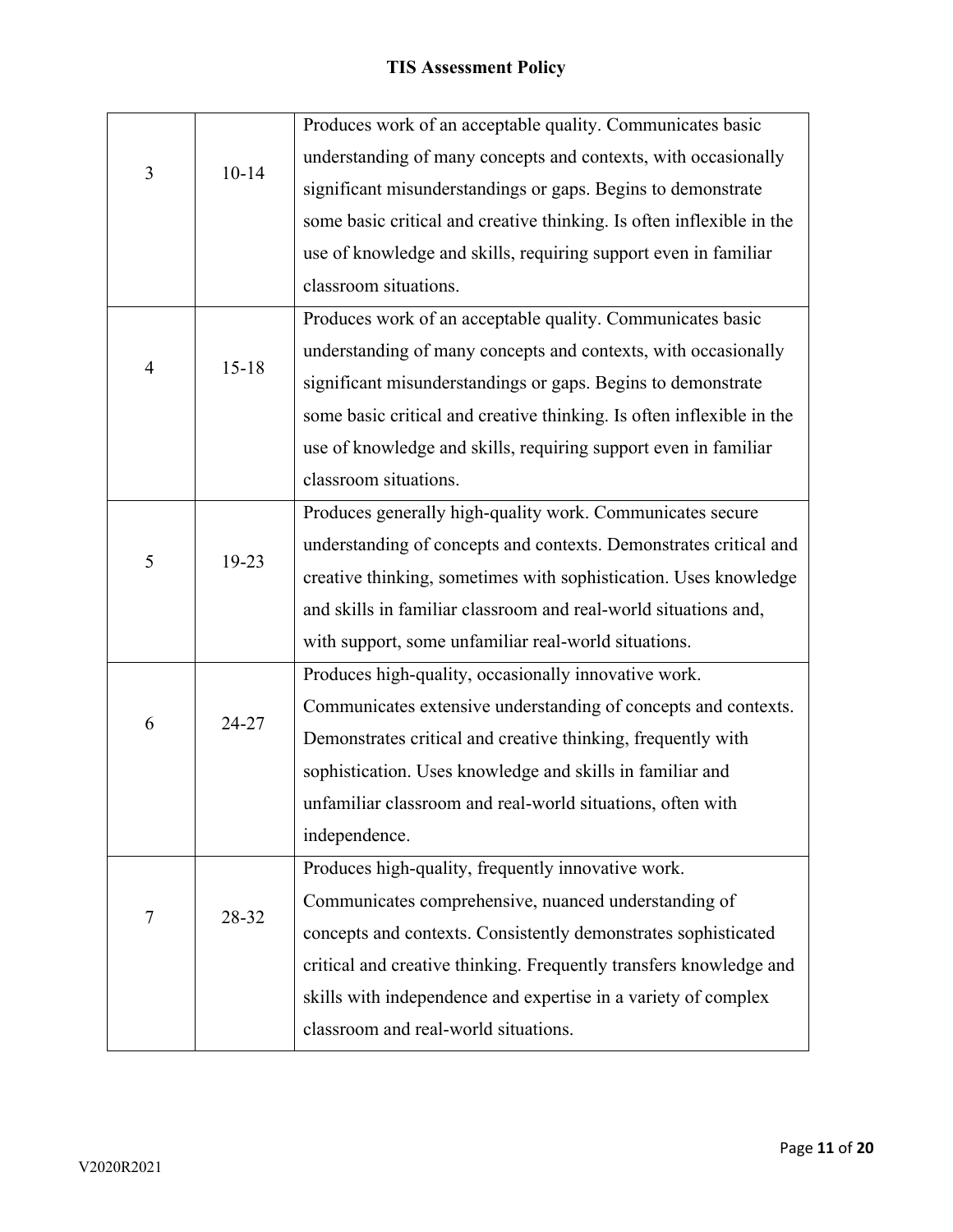### **6.3 Assessment in the IBDP**

Summative assessments in each subject conducted during a semester have a weighting of 80%. End of semester exams conducted will carry a weighting of 20%. However, the Grade 12 mock exam will carry a weighting of 60% and IAs will carry a weighting of 40%. The assessment requirements of Group 6 subjects – (Theatre, Music and Visual Arts) being different from other subjects from Group 1 to 5, will have a different set of requirements in terms of the tasks to be completed every semester contributing to the final grade of that semester. Details of this can be found in the Group 6 section of the TIS – IBDP handbook.

TOK and EE will be graded on a scale from A to E based on the progress achieved. CAS progress will be mentioned in the semester reports.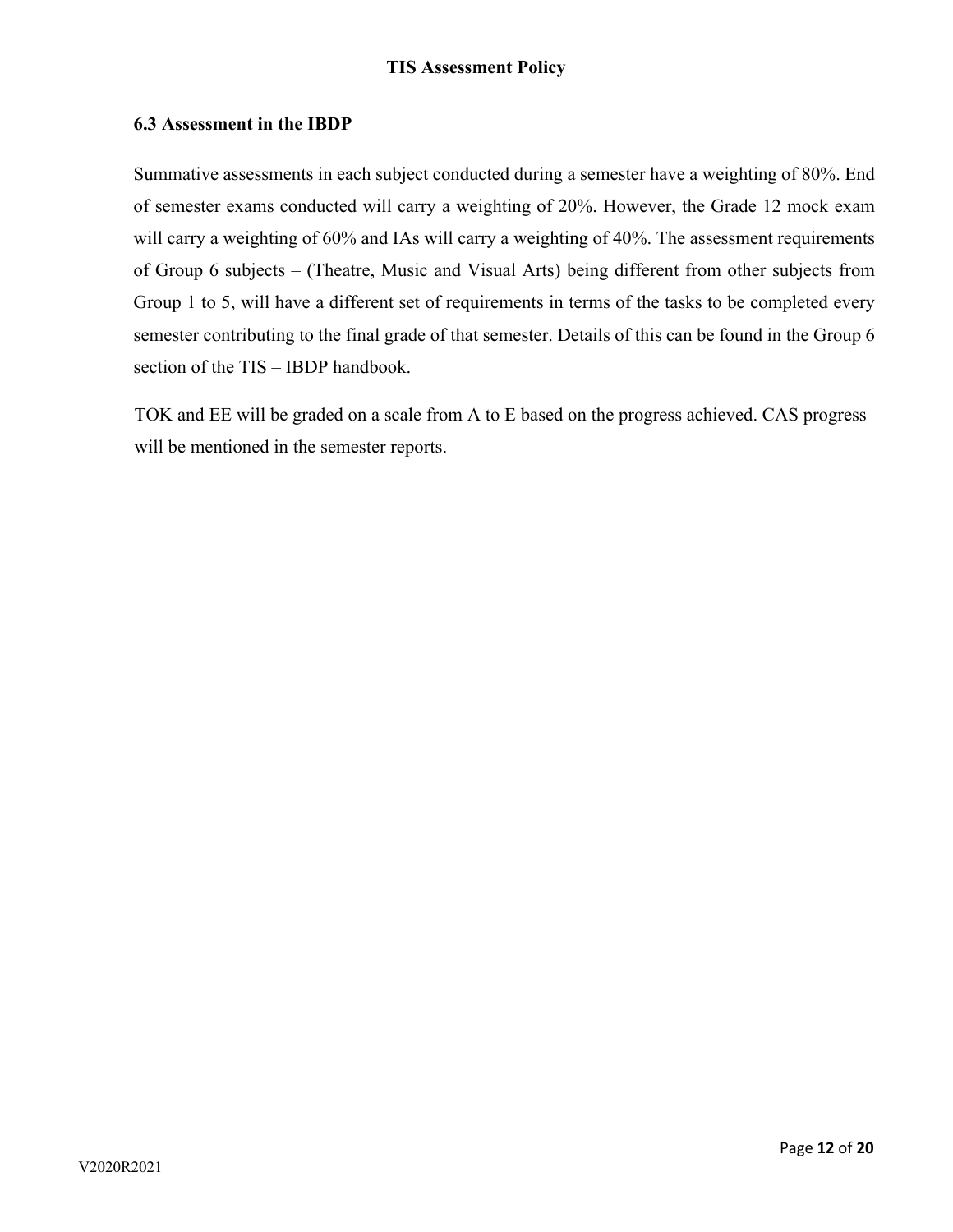# **IB DP Grade Boundaries**

| <b>SUBJECTS</b>                          | <b>GRADES</b> |                |                         |                |       |       |        |  |
|------------------------------------------|---------------|----------------|-------------------------|----------------|-------|-------|--------|--|
|                                          | $\mathbf{1}$  | $\overline{2}$ | $\overline{3}$          | $\overline{4}$ | 5     | 6     | $\tau$ |  |
|                                          |               |                | Language and Literature |                |       |       |        |  |
| English A: Language and<br>Literature SL | $0 - 14$      | $15-29$        | $30 - 44$               | $45 - 57$      | 58-69 | 70-79 | 80-100 |  |
| English A: Language and<br>Literature HL | $0-14$        | 15-29          | 30-44                   | $45 - 54$      | 55-69 | 70-84 | 85-100 |  |
| English A: Literature SL                 | $0 - 14$      | 15-29          | $30-44$                 | $45 - 57$      | 58-69 | 70-79 | 80-100 |  |
| English A: Literature HL                 | $0 - 14$      | $15-29$        | $30 - 44$               | $45 - 57$      | 58-69 | 70-79 | 80-100 |  |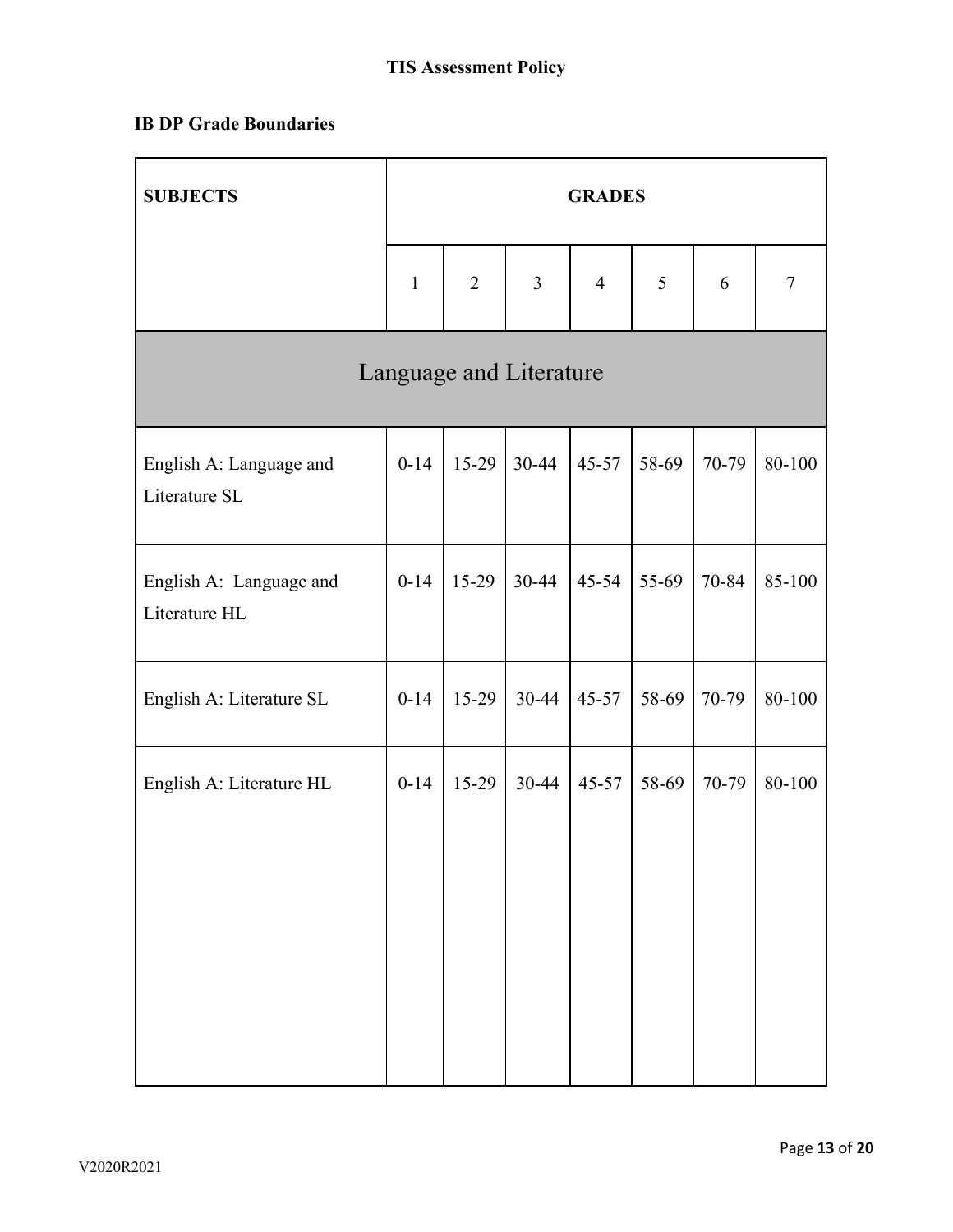| Language Acquisition |          |           |           |           |           |           |        |  |  |
|----------------------|----------|-----------|-----------|-----------|-----------|-----------|--------|--|--|
| French B HL          | $0 - 15$ | $16 - 30$ | $31-49$   | 50-61     | $62 - 72$ | 73-84     | 85-100 |  |  |
| French B SL          | $0-13$   | $14 - 28$ | 29-42     | $43 - 57$ | 58-70     | 71-85     | 86-100 |  |  |
| French ab initio SL  | $0 - 14$ | 15-29     | $30-43$   | 44-57     | 58-69     | 70-81     | 82-100 |  |  |
| Spanish B HL         | $0 - 12$ | $13 - 25$ | 26-42     | $43 - 56$ | 57-70     | 71-84     | 85-100 |  |  |
| Spanish B SL         | $0 - 11$ | $12 - 23$ | 24-42     | $43 - 57$ | 58-70     | $71 - 85$ | 86-100 |  |  |
| Spanish ab initio SL | $0 - 14$ | $15 - 30$ | $31 - 45$ | $46 - 60$ | 61-72     | 73-86     | 87-100 |  |  |
|                      |          |           |           |           |           |           |        |  |  |
|                      |          |           |           |           |           |           |        |  |  |
|                      |          |           |           |           |           |           |        |  |  |
|                      |          |           |           |           |           |           |        |  |  |
|                      |          |           |           |           |           |           |        |  |  |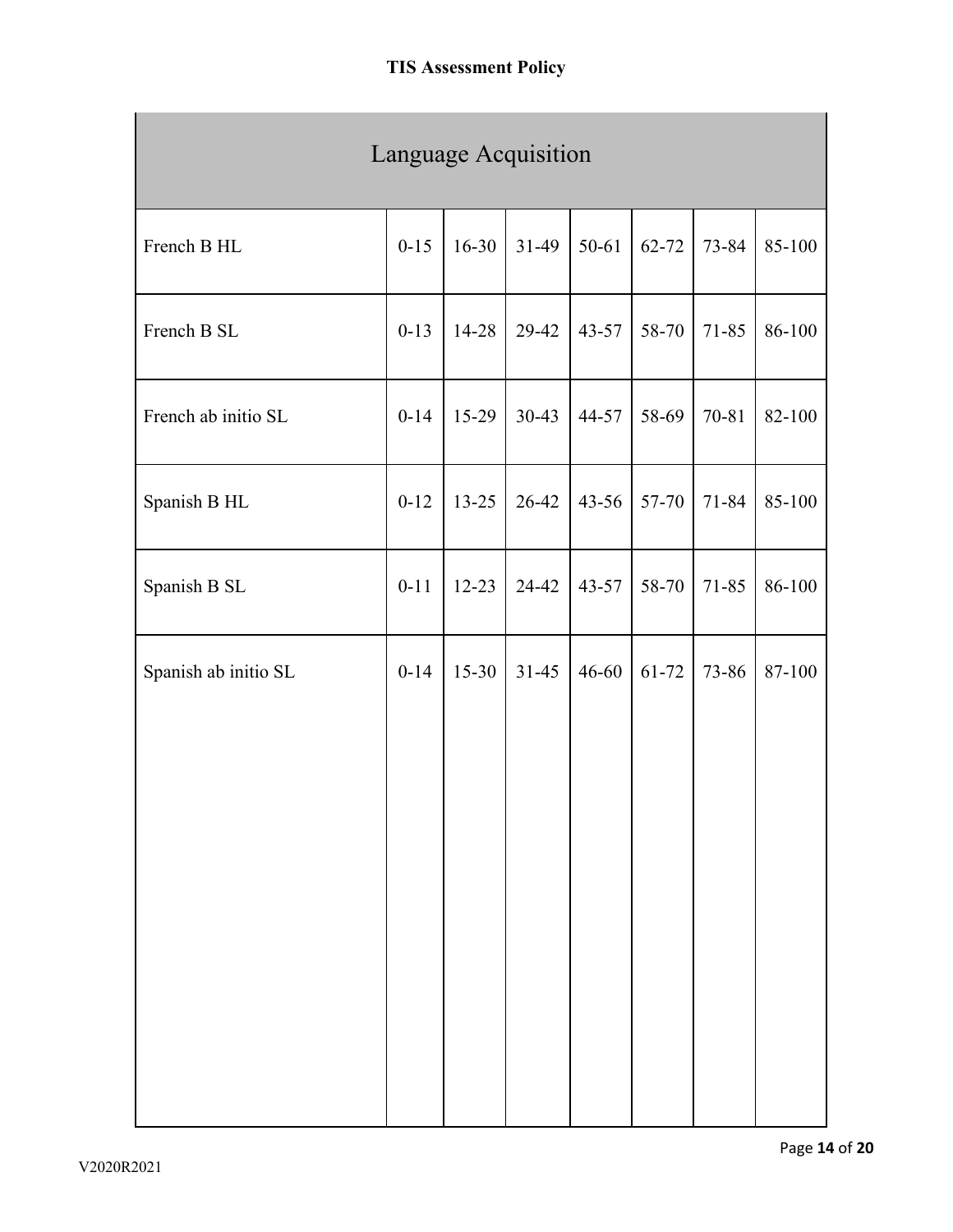| <b>Individuals and Societies</b> |          |           |           |           |           |           |        |  |  |
|----------------------------------|----------|-----------|-----------|-----------|-----------|-----------|--------|--|--|
| Philosophy HL                    | $0 - 11$ | $12 - 34$ | 25-39     | $40 - 52$ | $53 - 65$ | 66-78     | 79-100 |  |  |
| Philosophy SL                    | $0 - 10$ | $11-23$   | $24 - 36$ | 37-49     | $50 - 62$ | $63 - 74$ | 75-100 |  |  |
| Psychology HL                    | $0 - 9$  | $10 - 22$ | $23 - 35$ | 36-48     | $49 - 61$ | $62 - 74$ | 75-100 |  |  |
| Psychology SL                    | $0 - 8$  | $9 - 21$  | $22 - 34$ | 35-47     | 47-59     | 60-72     | 73-100 |  |  |
| <b>ITGS HL</b>                   | $0 - 10$ | $11 - 20$ | $21 - 33$ | 34-44     | $45 - 57$ | 58-68     | 69-100 |  |  |
| <b>ITGS SL</b>                   | $0 - 9$  | $10 - 20$ | $21 - 32$ | 33-44     | $45 - 57$ | 58-69     | 70-100 |  |  |
| <b>Business Management HL</b>    | $0-13$   | $14 - 27$ | 28-37     | 38-48     | 49-57     | 58-67     | 68-100 |  |  |
| <b>Business Management SL</b>    | $0 - 10$ | $11-22$   | $23 - 31$ | $32-43$   | 44-56     | 57-67     | 68-100 |  |  |
|                                  |          |           |           |           |           |           |        |  |  |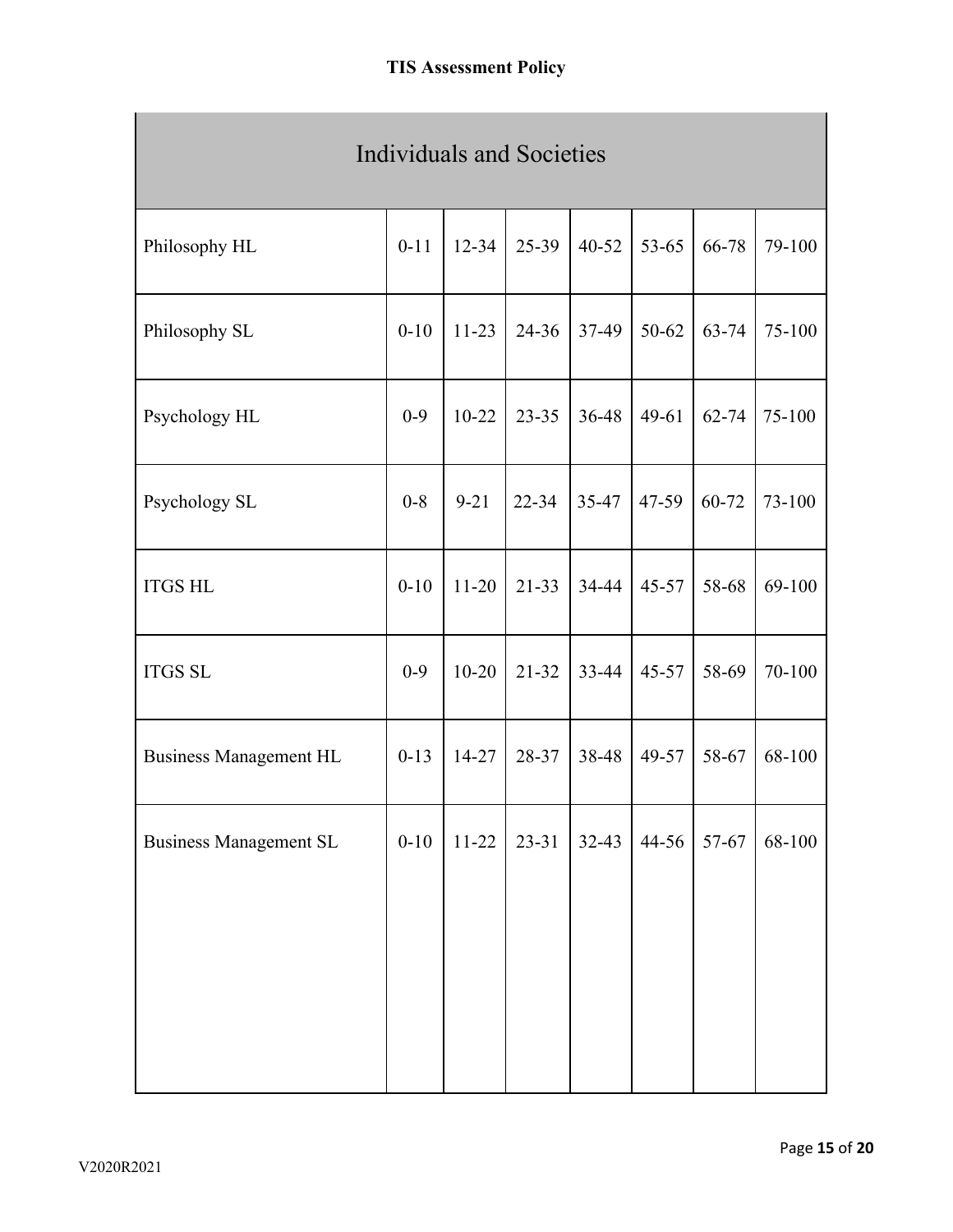| Sciences                                  |          |           |           |           |           |           |        |  |  |
|-------------------------------------------|----------|-----------|-----------|-----------|-----------|-----------|--------|--|--|
| Computer science HL                       | $0 - 14$ | 15-29     | 30-39     | $40 - 54$ | 55-65     | 66-79     | 80-100 |  |  |
| Computer science SL                       | $0 - 14$ | $15-29$   | 30-39     | $40 - 54$ | $55 - 65$ | 66-79     | 80-100 |  |  |
| <b>Biology HL</b>                         | $0 - 15$ | $16 - 30$ | $31 - 44$ | $45 - 56$ | 57-69     | 70-81     | 82-100 |  |  |
| <b>Biology SL</b>                         | $0 - 15$ | $16 - 30$ | $30 - 42$ | $43 - 54$ | 55-69     | 70-81     | 82-100 |  |  |
| Chemistry HL                              | $0 - 15$ | $16 - 30$ | $31 - 42$ | $43 - 54$ | 55-69     | 70-81     | 82-100 |  |  |
| Chemistry SL                              | $0 - 15$ | $16 - 30$ | $31 - 42$ | $43 - 54$ | 55-69     | $70 - 81$ | 82-100 |  |  |
| Physics HL                                | $0 - 21$ | $22 - 34$ | $35 - 46$ | $47 - 57$ | 58-67     | 68-76     | 77-100 |  |  |
| Physics SL                                | $0 - 19$ | $20 - 32$ | $33-44$   | $45 - 55$ | 56-64     | $65 - 74$ | 75-100 |  |  |
| Environmental Systems and<br>Societies SL | $0 - 11$ | $12 - 22$ | $23 - 35$ | $36 - 45$ | $46 - 56$ | 57-66     | 67-100 |  |  |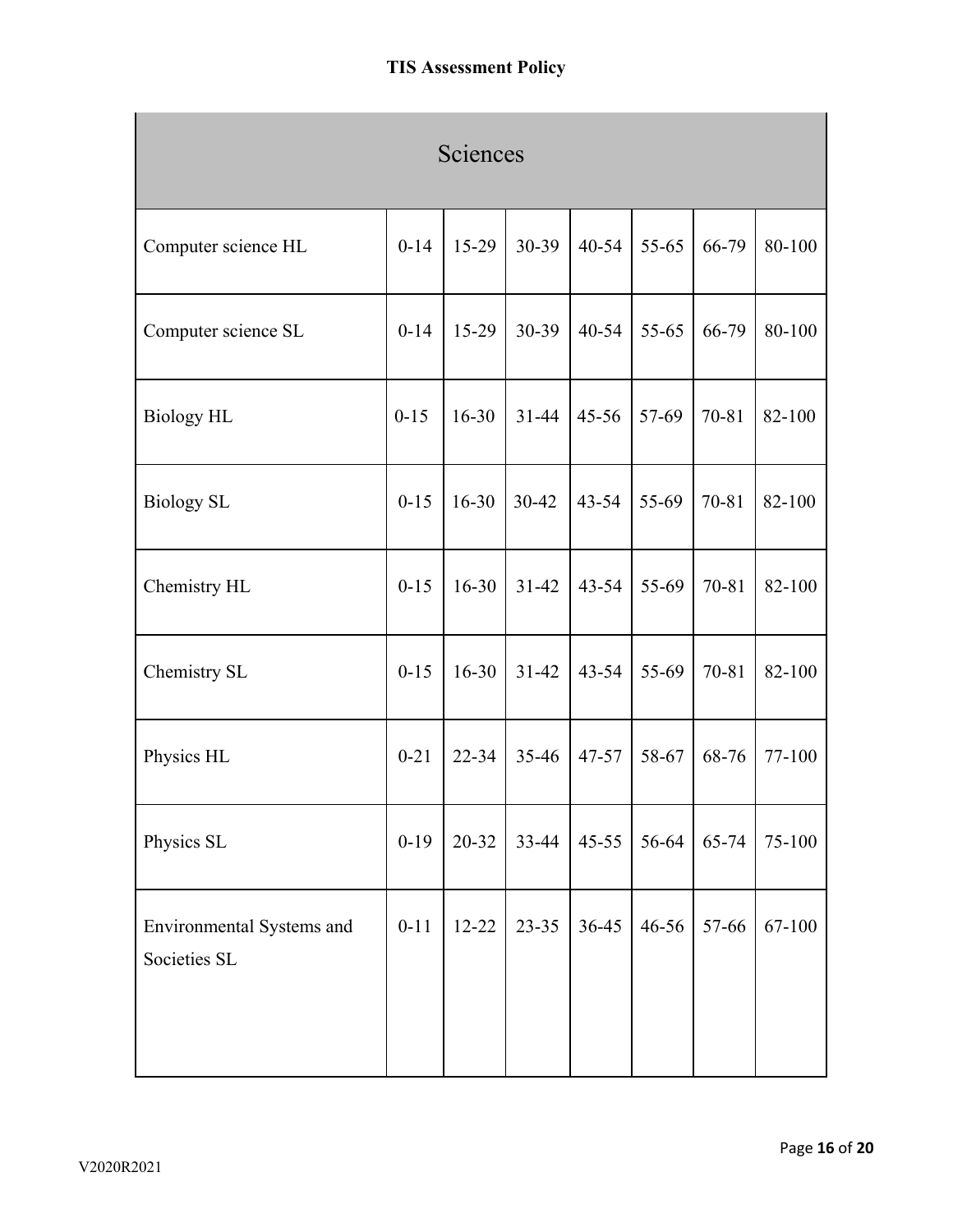| Mathematics                                        |          |           |           |           |           |       |            |  |  |
|----------------------------------------------------|----------|-----------|-----------|-----------|-----------|-------|------------|--|--|
| Mathematics HL (Calculus)                          | $0 - 12$ | $13 - 25$ | $26 - 36$ | 37-49     | $50 - 63$ | 64-74 | 75-100     |  |  |
| Mathematics SL                                     | $0 - 15$ | $16 - 31$ | 32-44     | $45 - 56$ | 57-68     | 69-80 | 81-100     |  |  |
| Mathematics (SL) Studies                           | $0-16$   | $17 - 30$ | $31 - 43$ | 44-56     | 57-69     | 70-80 | 81-100     |  |  |
| Mathematics: Analysis and<br>Approaches HL         | $0-12$   | $13 - 25$ | $26 - 36$ | 37-49     | $50 - 63$ | 64-74 | 75-100     |  |  |
| Mathematics: Analysis and<br>Approaches SL         | $0 - 15$ | $16 - 31$ | $32 - 44$ | $45 - 56$ | 57-68     | 69-80 | 81-100     |  |  |
| Mathematics: Applications and<br>Interpretation HL | $0 - 12$ | $13 - 25$ | $26 - 36$ | 37-49     | 50-63     | 64-74 | 75-100     |  |  |
| Mathematics: Applications and<br>Interpretation SL | $0 - 16$ | 17-30     | $31-43$   | 44-56     | 57-69     | 70-80 | $81 - 100$ |  |  |
|                                                    |          |           |           |           |           |       |            |  |  |

×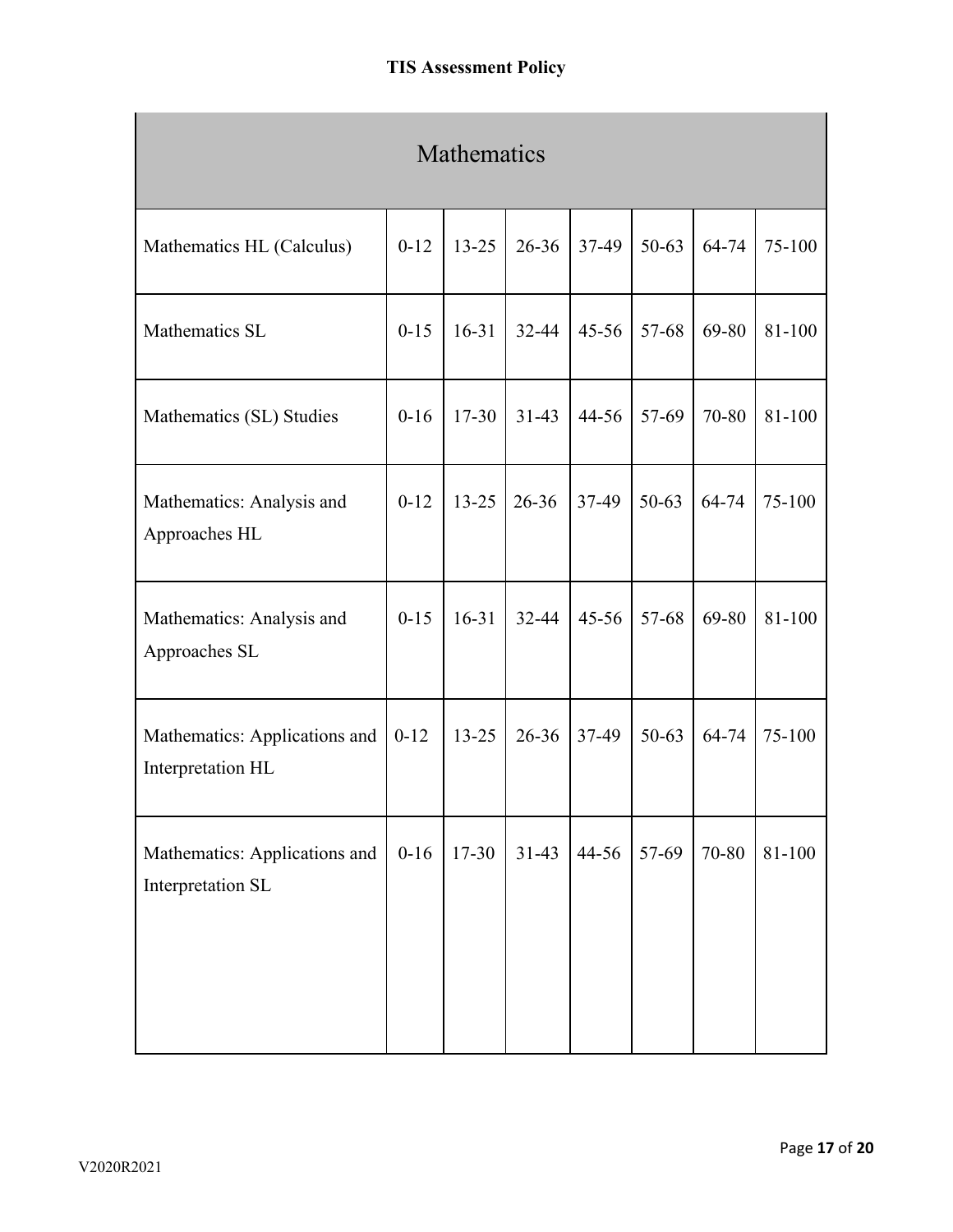| The Arts         |          |           |           |           |       |           |        |
|------------------|----------|-----------|-----------|-----------|-------|-----------|--------|
| Music-HL         | $0 - 14$ | $15 - 30$ | 34-46     | $47 - 56$ | 57-67 | 68-77     | 78-100 |
| Music-SL         | $0 - 15$ | $16 - 31$ | $32 - 46$ | $47 - 56$ | 57-67 | 68-78     | 78-100 |
| Theater - HL     | $0 - 9$  | $10 - 20$ | $21-32$   | 33-48     | 49-64 | 65-81     | 82-100 |
| Theater - SL     | $0 - 8$  | $9-19$    | $20 - 30$ | $31 - 47$ | 48-64 | 65-80     | 81-100 |
| Visual arts - HL | $0-12$   | $13 - 25$ | 26-40     | $41 - 54$ | 55-70 | $71 - 84$ | 85-100 |
| Visual arts - SL | $0 - 12$ | $13 - 25$ | 26-40     | $41 - 53$ | 54-70 | 71-84     | 85-100 |

| <b>SUBJECT</b>        | <b>GRADES</b> |          |             |           |              |
|-----------------------|---------------|----------|-------------|-----------|--------------|
|                       | $\bf{E}$      | D        | $\mathbf C$ | $\bf{B}$  | $\mathbf{A}$ |
| <b>Extended Essay</b> | $0-6$         | $7 - 13$ | $14 - 20$   | $21-26-$  | 27-34        |
| Theory of Knowledge   | $0 - 3$       | $4-9$    | $10 - 15$   | $16 - 21$ | $17 - 30$    |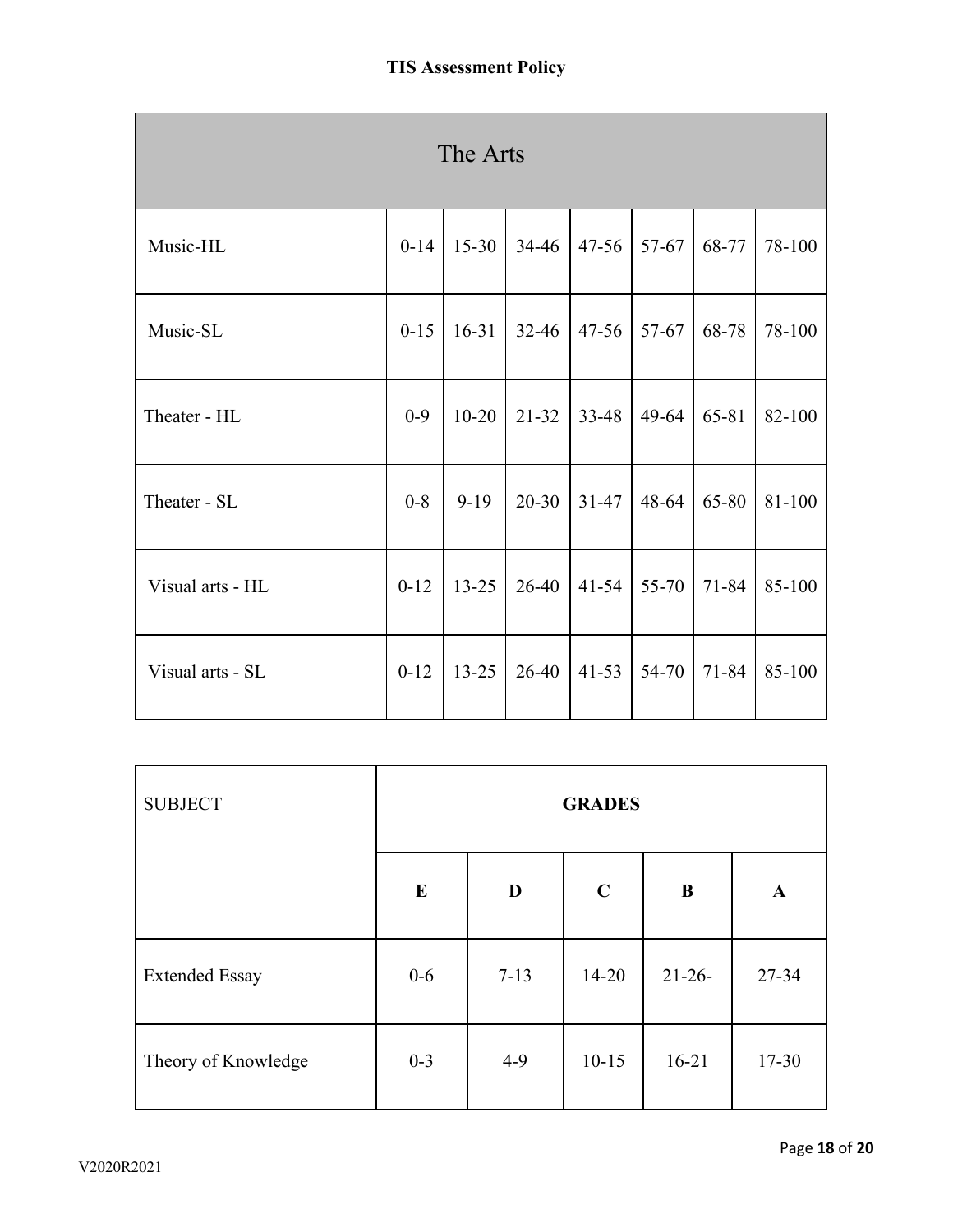The grade boundaries are subject to review annually based on the IB published grade boundaries.

### **7. Students on Probation**

At TIS, DP students are required to gain a minimum Grade 4 in any DP HL subject to proceed to the next semester. A student scoring less than 4 will be placed on probation and will receive support in order to achieve the minimum level by the following semester. Failing to score a minimum 4 within the second semester will result in the student dropping the subject or moving from Diploma Program to Diploma Course. Similarly, students require a minimum grade of 3 in any DP SL subjects.

#### **8. Internal Assessments**

Process and final deadlines for all the internal assessment components will be shared at the beginning of the academic program.

### **9. Academic Honesty**

Teachers are required to use Turnitin to verify the authenticity of students' submitted presentations/work.

#### **10. Frequency of formative and summative assessments per semester**

| <b>Nature of assessment</b> | Minimum number |
|-----------------------------|----------------|
| Summative                   | ⁄l *           |
| End of Semester Exams       |                |
| Formative assessment        | On-going       |

**\*** Each summative task must be a different type. For example, test, presentation, project and essay.